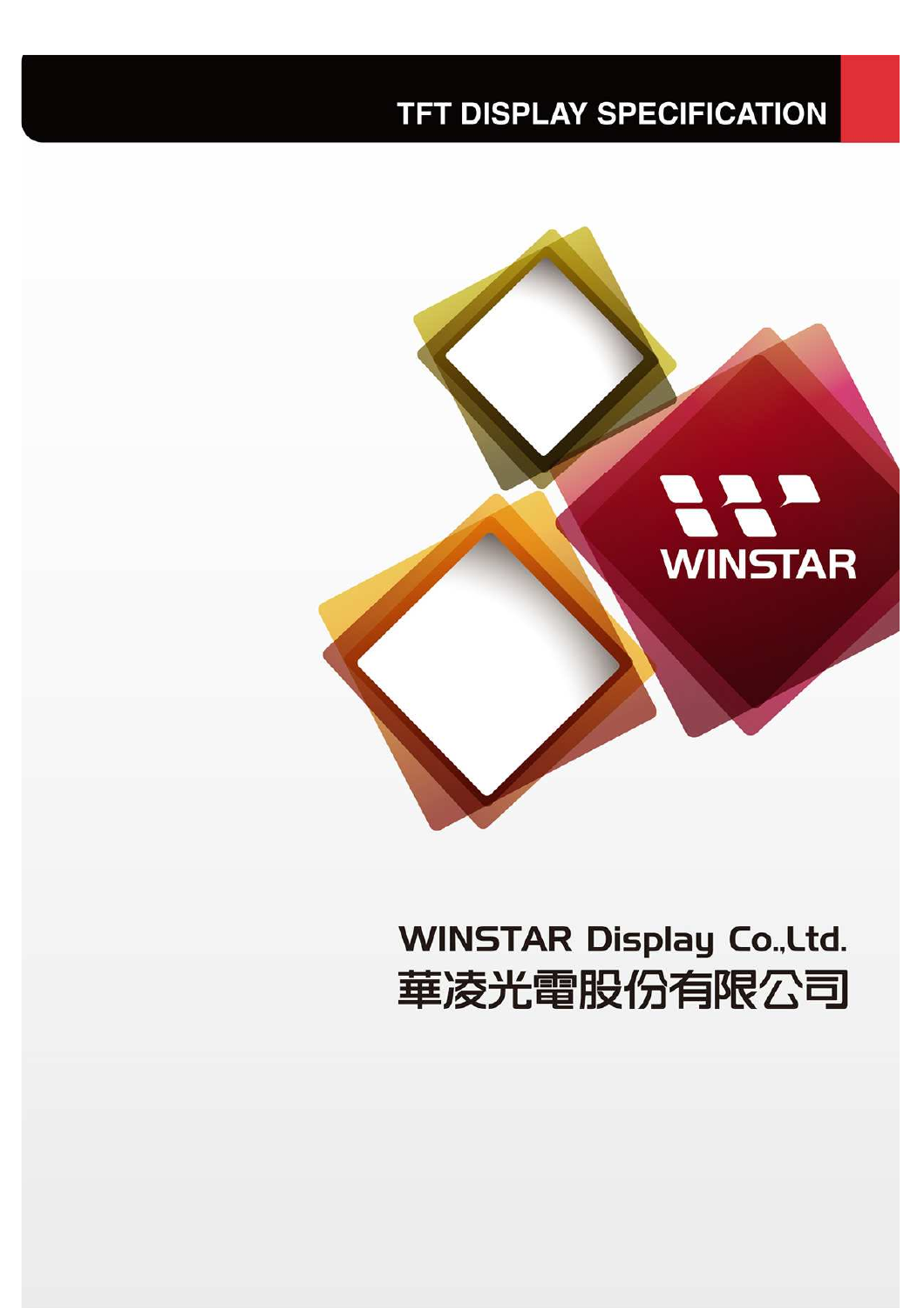



*WEB: https://www.winstar.com.tw E-mail: sales@winstar.com.tw*

### **SPECIFICATION**

#### **MODULE NO.:**  $NO.:$  WF57MTIBCDRT0#

### General Specifications

| <b>Item</b>                           | <b>Dimension</b>                         | <b>Unit</b> |  |  |  |
|---------------------------------------|------------------------------------------|-------------|--|--|--|
| <b>Size</b>                           | 5.7                                      | inch        |  |  |  |
| Dot Matrix                            | 320 x RGBx240(TFT)                       | dots        |  |  |  |
| Module dimension                      | 141.12(W) x 101.55(H) x 15.0 (D)         | mm          |  |  |  |
| Active area                           | 115.2 x 86.4                             | mm          |  |  |  |
| Dot pitch                             | $0.12 \times 0.36$                       | mm          |  |  |  |
| LCD type                              | <b>TFT, Normally White, Transmissive</b> |             |  |  |  |
| <b>View Direction</b>                 | 12 o'clock                               |             |  |  |  |
| <b>Gray Scale Inversion Direction</b> | 6 o'clock                                |             |  |  |  |
| <b>Aspect Ratio</b>                   | 4:3                                      |             |  |  |  |
| <b>Backlight Type</b>                 | <b>LED, Normally White</b>               |             |  |  |  |
| Interface                             | Uart 19200 Baud rate/SPI                 |             |  |  |  |
| With Without TP                       | With RTP                                 |             |  |  |  |
| Surface                               | <b>Anti-Glare</b>                        |             |  |  |  |

\*Color tone slight changed by temperature and driving voltage ed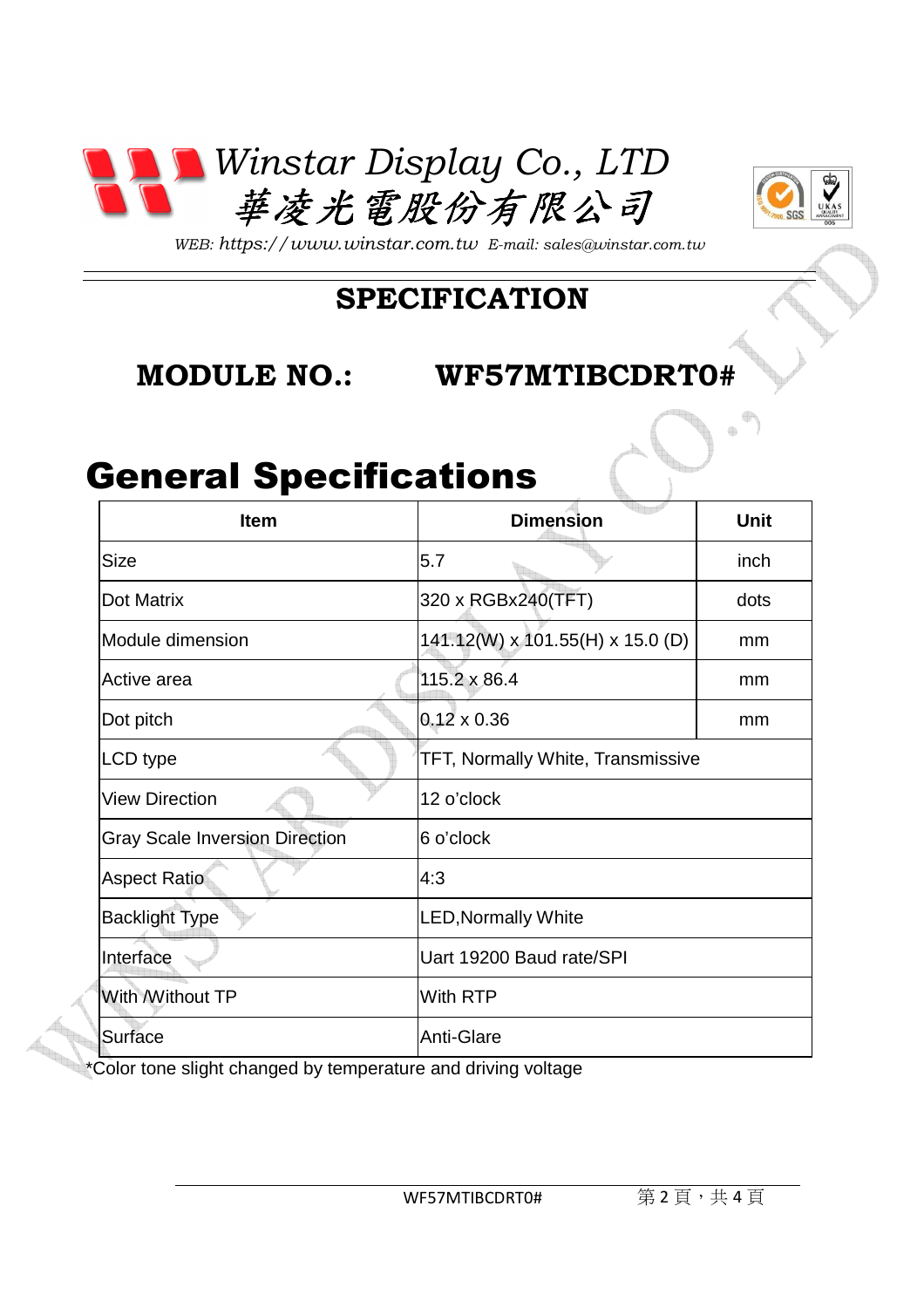# Absolute Maximum Ratings

| Item                         | Symbol | Min   | Typ                               | Max   | Unit |
|------------------------------|--------|-------|-----------------------------------|-------|------|
| <b>Operating Temperature</b> | TOP    | $-20$ |                                   | $+70$ |      |
| Storage Temperature          | TCT    | -30   | $\overbrace{\phantom{aaaaa}}^{x}$ | +80   |      |

## Electrical Characteristics

**Operating conditions**

| <b>Iltem</b>             | Symbol      | <b>Condition</b> | Min | <b>Typ</b> | Max | Unit |
|--------------------------|-------------|------------------|-----|------------|-----|------|
| Supply Voltage For LCM   | VBUS        |                  | 4.5 |            | 5.5 |      |
| Supply Current For LCM   | <b>IBUS</b> |                  |     | 521        |     | mA   |
| <b>Power Consumption</b> |             | VBUS=5V          |     | 2605       |     | mW   |

#### **LED driving conditions**

| <b>Parameter</b>  | Symbol | Min. | Typ.   | Max. | Unit       |
|-------------------|--------|------|--------|------|------------|
| LED current       |        |      | 140    |      | lmA        |
| Power Consumption |        | 1260 |        | 1470 | <b>ImW</b> |
| LED voltage       | VBL+   | 9.0  |        | 10.5 |            |
| LED Life Time     |        |      | 50,000 |      | lHr        |